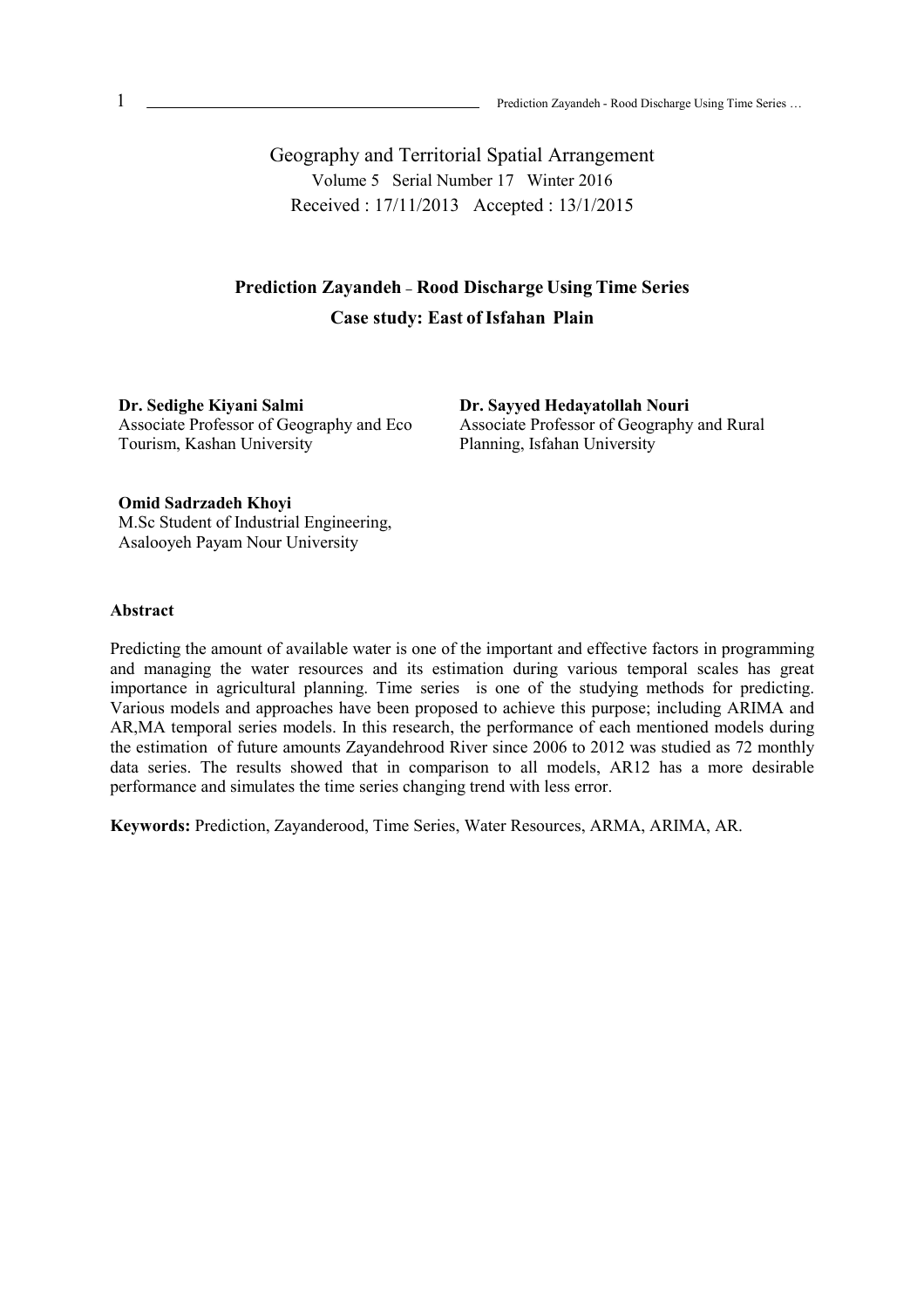Geography and Territorial Spatial Arrangement Volume 5 Serial Number 17 Winter 2016 Received : 19/11/2013 Accepted : 22/6/2014

### **Comparison of Social Capital Components of the Productive Cooperatives' Members and Farmers of Non-Member of the Productive Cooperatives in Rural Areas, Parsabad County**

**Dr.Vakil Heidari Sarban**  Associate professor of Geography Group, Mohagheghe Ardabili University

### **Abstract**

In fact, rural production cooperatives are people-oriented organizations which can meet the abnormalities arising from the existence of small, dispersed and unsuitable fragments of land and also meets the defeciencies of the production devices. In addition, this cooperatives can rescue small farmers from bankruptcy danger. And strengthen the spirit of mutual aid between them. The aim of this article is comparative study of the social – capital components of productive cooperative members and non-member agricultures of such cooperatives in rural areas. The current research is of applied type and its method is analytical- descriptive one. The research tool is questionare and the statistical society of this research includes the member villagers of productive cooperative and non member villagers residing in the areas covered by the productive cooperatives in parsabad township. It should be mentioned that Parsabad is one of the townships of Ardebil province at the northest part of Iran.This city is the largest city in Moghan area and is the central city. Based on cocharan formula, the appropriate sample number for this research was obtained 145 people and for improving the accuracy and validity of findings, the number of members was increased to 150. Also 150 farmers of non members of productive copoperatives were selected. The independant variabls of this research, includes the social capital and the dependant variable is membership in the productive cooperations. In addition, in this research, the content validity of the instrument was established using a panel of colleague cooperators and experts of agricultural Jihad organization Also for recognition of quantitative perpetuity of questionare, Cronbachs alpha coefficient and SPSS software have been used. In this research, the alpa value of different parts of the research questionare was calculated 0.70 up to 0.81. The main findings of this studies showed that, exept one component there exists a direct and significant relationship between all the social capital components with forming productive cooperatives in rural areas of Parsabad.

**Keywords:** Social Capital, Rural Production Cooperatives, Agricultural Development, Rural Development, Parsabad County.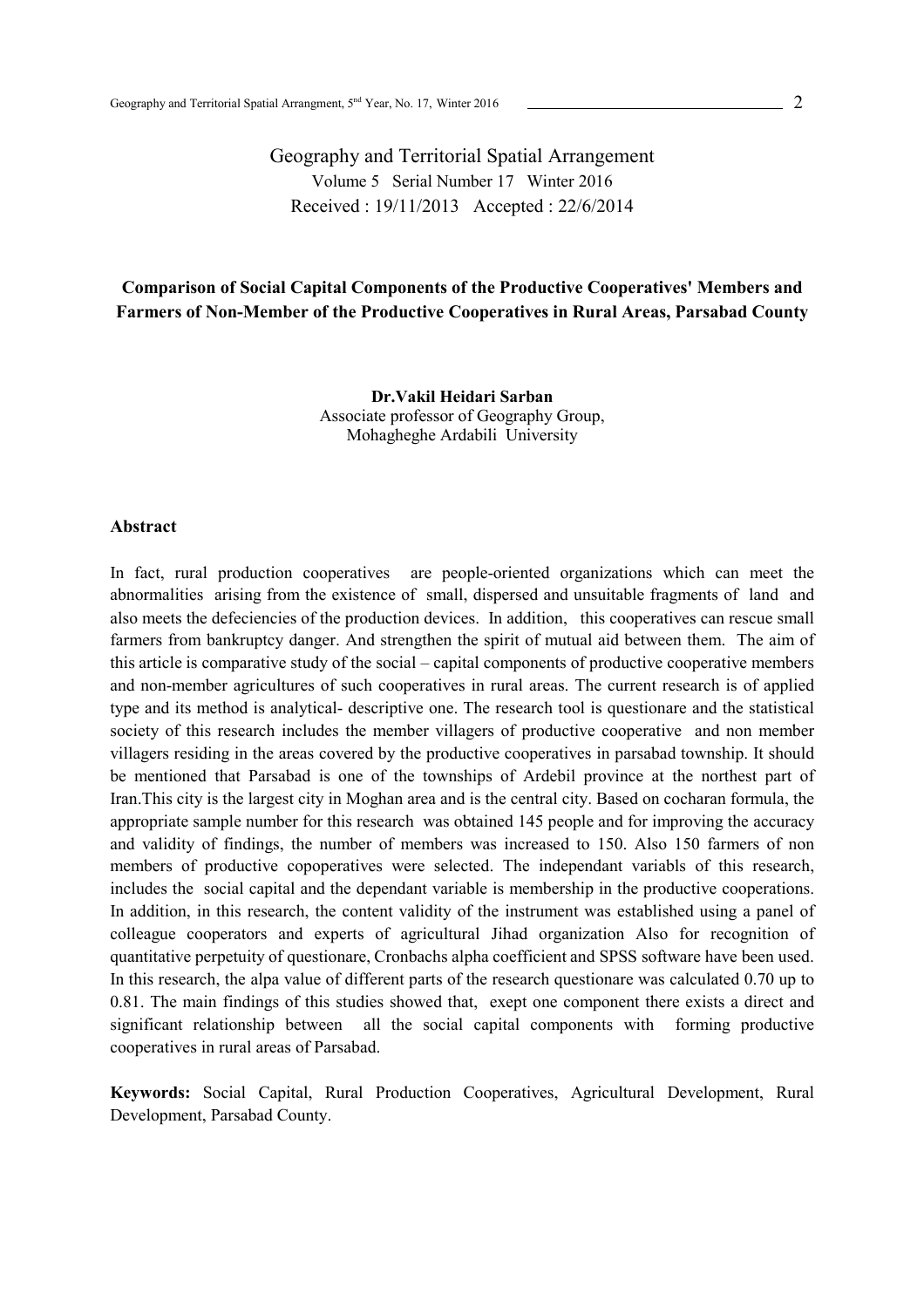Geography and Territorial Spatial Arrangement Volume 5 Serial Number 17 Winter 2016 Received : 8/5/2014 Accepted : 14/1/2015

## **The Role of Faith-Based Organizations in the Management and Sustainable Development of Urban Neighborhoods Case Study: Neighborhoods of Region 1, Tehran**

**Dr. Zohre Fani**  Associate professor of Geography and Urban Planning, Shahid Beheshti University,Tehran

**Sayyed Mohammad Rezazadeh** 

PhD Student of geography and urban planning, Shahid Beheshti University,Tehran

### **Abstract**

Overall, what is neglected in the scientific literature and abroad, the role of faith -based organizations in the management and sustainable development of urban neighborhoods. These organizations, which are divided into two categories: the sacred and non- sacred because of his faith in the capacity of double effect are compared to other organizations .neighborhood and complexity of these issues, a comprehensive review and consideration of different aspects in order to resolve the issue of stability (including interest and awareness of social - economic, environmental, educational and community organizations of this type) is inevitable .It is one of the most efficient means of implementing public policy, nonprofit are organizations and faith-based organizations are the most visible manifestation That's because the inner motivations and their faith have double the capacity of policy implementation. in this paper, origin, role and function of faith-based organizations, community-based organizations in the area, a neighborhood of Tehran is trying that The role of these organizations in the management and sustainable development of urban neighborhoods realized. The role of faith-based organizations in the management and sustainable development of local communities is a means of Tehran :Terms of the concept of faith-based organizations, community based organizations, elected in a neighborhood of Tehran are adaptable and compatible with each other this neighborhood has strengthened the management and sustainable development. Knowledge, awareness, education and care in the field of social services - education, the environment, particularly the basic needs of the inhabitants of the most important functional aspects of faith-based organizations (with neighborhood-based organizations) are caused by the formation and strengthening management and sustainable development of the neighborhood in the study area (area 1 neighborhoods of Tehran) has been .Community-based organizations and faith-based organizations are effective in reducing the problems of urban poverty. Sam, are insufficient and uncertain, both in Iran and in the study area, resulting in accurate diagnosis leads the world in organizations, community-based organizations.

**Keywords:** function, faith-based organizations, Sustainable Development, Tehran city.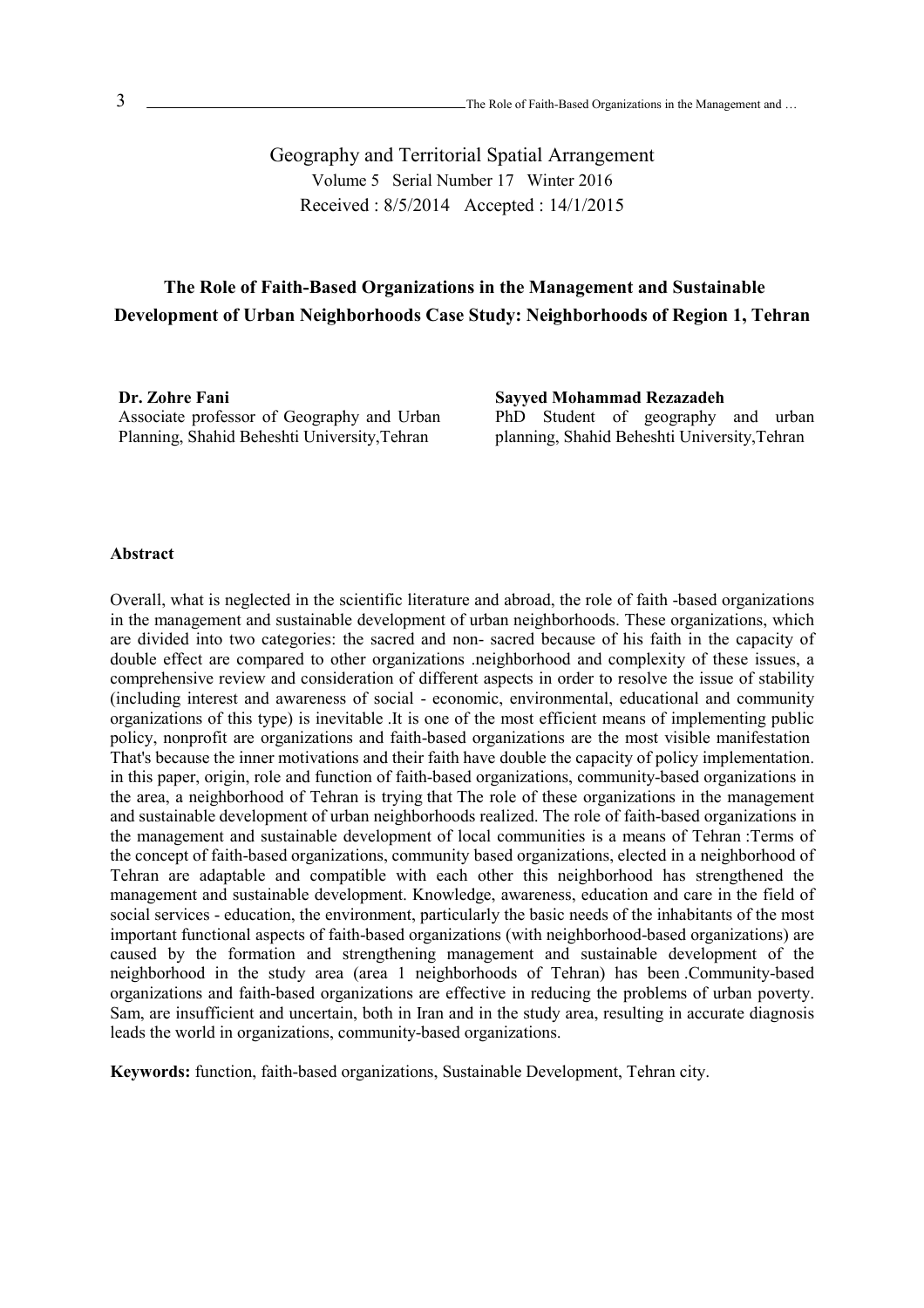Geography and Territorial Spatial Arrangement Volume 5 Serial Number 17 Winter 2016 Received : 9/1/2014 Accepted : 2/11/2014

## **The Analysis of Space of Dependency and Space of Engagement in Aras Free Trade - Industrial Zone**

**Dr.Yashar Zaki** Assistant professor of Geography, Tehran University

**Dr. Ali Valigholizadeh** Assistant professor of Geography, Maragheh University

**Dr. Bahador Zarei**  Assistant professor of Geography, Tehran University

### **Abstract**

Aras Free Trade and Industrial Zone, attributed as one of the six viatal gateways for Iran's local and national economy to seek co-linkeage with global economy, is an output action of various systems in various spatial scales. In other words, this trade and industrial unit as a geographical structure, has its evolutionary trend commanded by systems that organize it intrinsically (in local scale) and extrinsically (under the impacts of other spatial scales) though it is differentiated in the form of one of the structural-functional component of space and its site is defined and determined in space. It appears that the construcuration of Aras Free Trade and Industrial Zone in the space of dependency is overshadowed by the functionality of other power centers located in the spaces of engagement that acts in wider geographical scales. In fact, based on what was previously mentioned, the current research carried out in descriptive-analytical research method seeks to explain the spatial scales influential in the geographical structure and system of Aras Free Trade Zone for which a conceptualtheoretical framework of three-layered global, national and local scales, suggested in World Systems Theory by Peter Taylor in coalition with various spaces of dependency and spaces of engagement, were applied to analyze the status quo. Therefore, according to the findings of this research,the spatial scales influential in the evolutionary trend of Aras Free Trade Zone apparently is more varied than levels of triple geographical scales suggested in World Systems Theory. Indeed, besides threats and opportunities of capitalistic global economy in the widest scale, i.e. global scale, the ideology of nation-state in national scale, i.e., the macro-views of Iranian statecraft men and the impacts of the space of dependency in local scale, i.e., the site and location of Aras Free Zone in Jolfa, the action of two regional (sub-national) scales in North-Western Iran and geopolitical and geo-economical advantages and fixed of Southern Caucasia in regional (supranational) scale are also influential as well as effective in the spatial organization of Aras Free Trade - Industrial Zone.

**Keywords:**Space of Dependency, Space of Engagement, Geographical Scales, World System Theories, Aras Free Trade - Industrial Zone.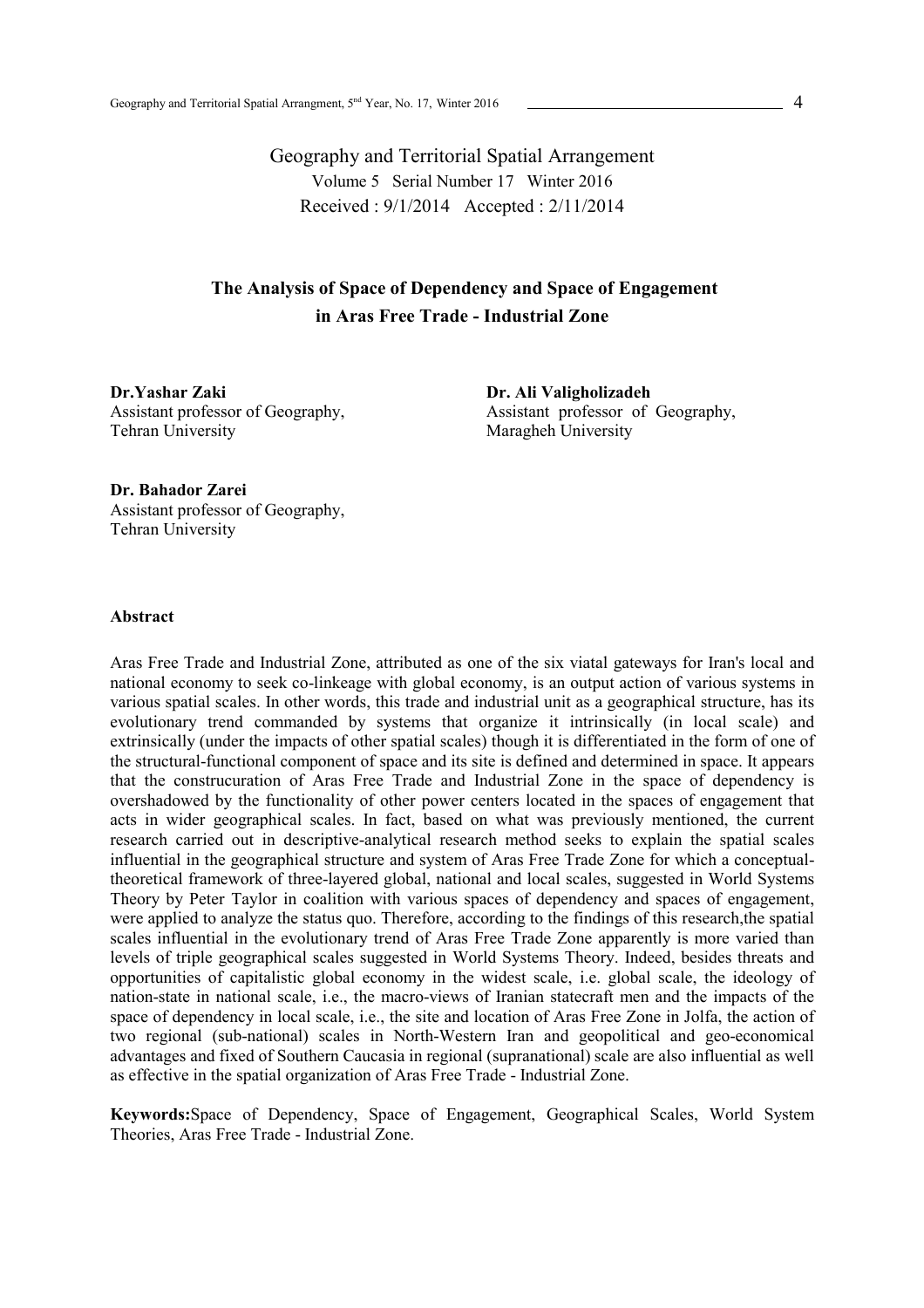Geography and Territorial Spatial Arrangement Volume 5 Serial Number 17 Winter 2016 Received : 8/2/2014 Accepted : 11/1/2015

## **Evaluation the Effects of Quality of Life on Citizen in Middle-Sized Cities Case Study: The Cities of Borujerd and Kouhdasht, Lorestan**

**Dr. Leila Soltani** 

Assistant Professor of Geographyand Urban Planning, Amin Institute of Higher Education

**Dr. Ahmad Khademalhoseini**  Assistant Professor of Geography andUrban

Planning, Najafabad Azad Islamic University

### **Davar Amraee**

M.Sc of Geography and Urban Planning, Amin Institute of Higher Education

#### **Abstract**

Quality of urban life is one of the most important fields of urban studies in different countries that under the affection of factors such as time, place, personal and social values have a complex and multidimensional concept and often are measured by using subjective and objective indices and rarely by the both ones. Cities at different scales have benefited of this index completely different, especially the cities with the huge number of emigrations , in spite of having high population and connecting to higher level of urban system, have a great distance from the cities at the same class in the indices of the life quality.This research evaluates the quality of life in the middle-sized cities of Borujerd and Kouhdasht in Lorestan that have different levels of life. This research is made by descriptive method of causation – comparative method. The required data was collected by library-documentary and field surveying method in these cities. The statistical population consisted of citizens over 15 years of age and samples are 643. This is a descriptive research with the comparative method. The results of this research indicated that the satisfaction of citizens in the city of Boroujerd is in the better levels because of the main reasons such as population levels, literacy level, household income, performance of municipal authorities and its infrastructure consist of transportation, educational facilities, care and treatment. From the other findings of this research can be noted to that population levels is effective in citizens, satisfaction levels from quality of life so that the more population and larger city (borujerd) have the more satisfacation from quality of life rather than the smaller city (kuhdasht). Unlike the objective indices , from subjective view in Kouhdasht, the greatest amount of satisfaction is relevant with supplying the main and daily requirements (food, clothing and ...) and citizens' feeling comfortable of living in the city which refers to the contentment feature of the people of this area. Generally, the high distance of life quality index of Kuhdasht city with the city at the higher level of medium of the province, indicates this fact that precipitance of Kuhdasht in accepting population and its connection to the middle cities of the province do not mean the development of life indices in this city.As it is clear, studying the condition of indices of the life quality, lack of urban facilities and governing the rural culture besides the problems of emigration has kept this index at a very low level.

**Keywords:** Indicator, Quality of life, Middle-Sized City,The city of Borujerd, The city of Kuhdasht.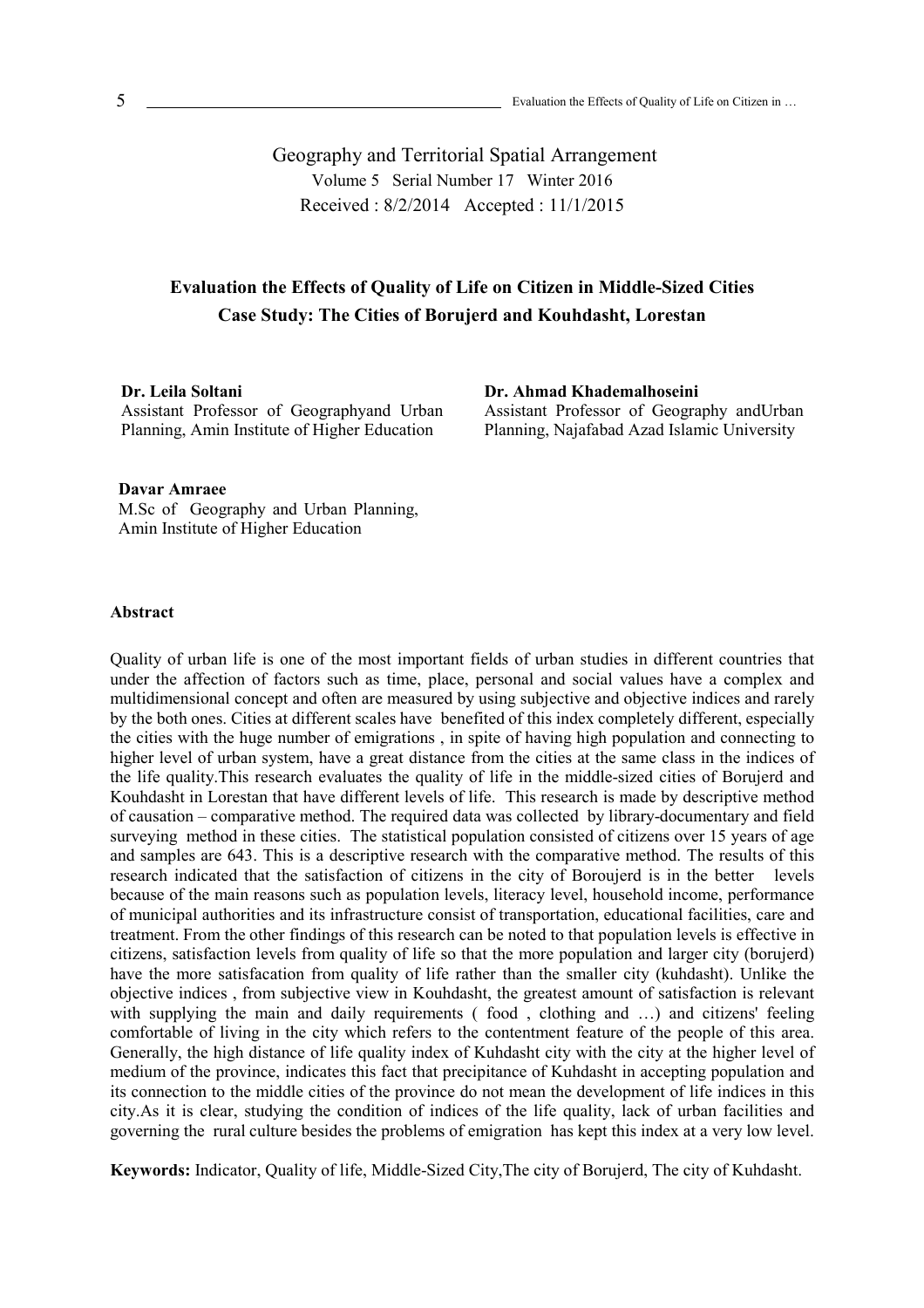Geography and Territorial Spatial Arrangement Volume 5 Serial Number 17 Winter 2016 Received : 1/3/2014 Accepted : 30/12/2014

## **Physical-spatial consequences of rural-urban integration (Housing system of Jamaran)**

**Roghayeh Shamsi**  MS.c of Geography and Rural Planning , Kharazmi University

**Dr. Hasan Afrakhteh**  Assistant Professor of Geography, Kharazmi University

**Dr. Farhad Azizpour** 

Assistant Professor of Geography, Kharazmi University

### **Abstract**

Urbanization is a global process that has spread to developing countries in the twentieth century. The integration of villages into cities is a result of rapid urbanization in developing countries. Today it is a spatial-social problem. With the rapid expansion of cities into surrounding villages, take their natural functions. This creates a disparity in the various aspects of physical, economical, social, cultural and environmental issues in the villages.The main objective of this research is to investigate the impact of housing reform in urban and rural primary texture of Jamaran. This research from the objective point of view is an applied one and from nature and method is a descriptive- analytical method. T test at 95% level has been used in this research for studying the significant difference of the indices in the rural areas and the urban textures . The results showed that rural textures is minor. Buildings on the rural textures is degradation ,and in the urban textures, is newer .highest Building density is in the rural textures. Most of buildings in the rural textures are one and two storeys. Rural textures have a lower permeability than the urban textures. T-test results showed, there is physical-spatial heterogeneity of housing system between rural and urban texture.

**Keywords:** rural-urban integration, physical-spatial consequences, primary rural texture ,urban texture Jamaran.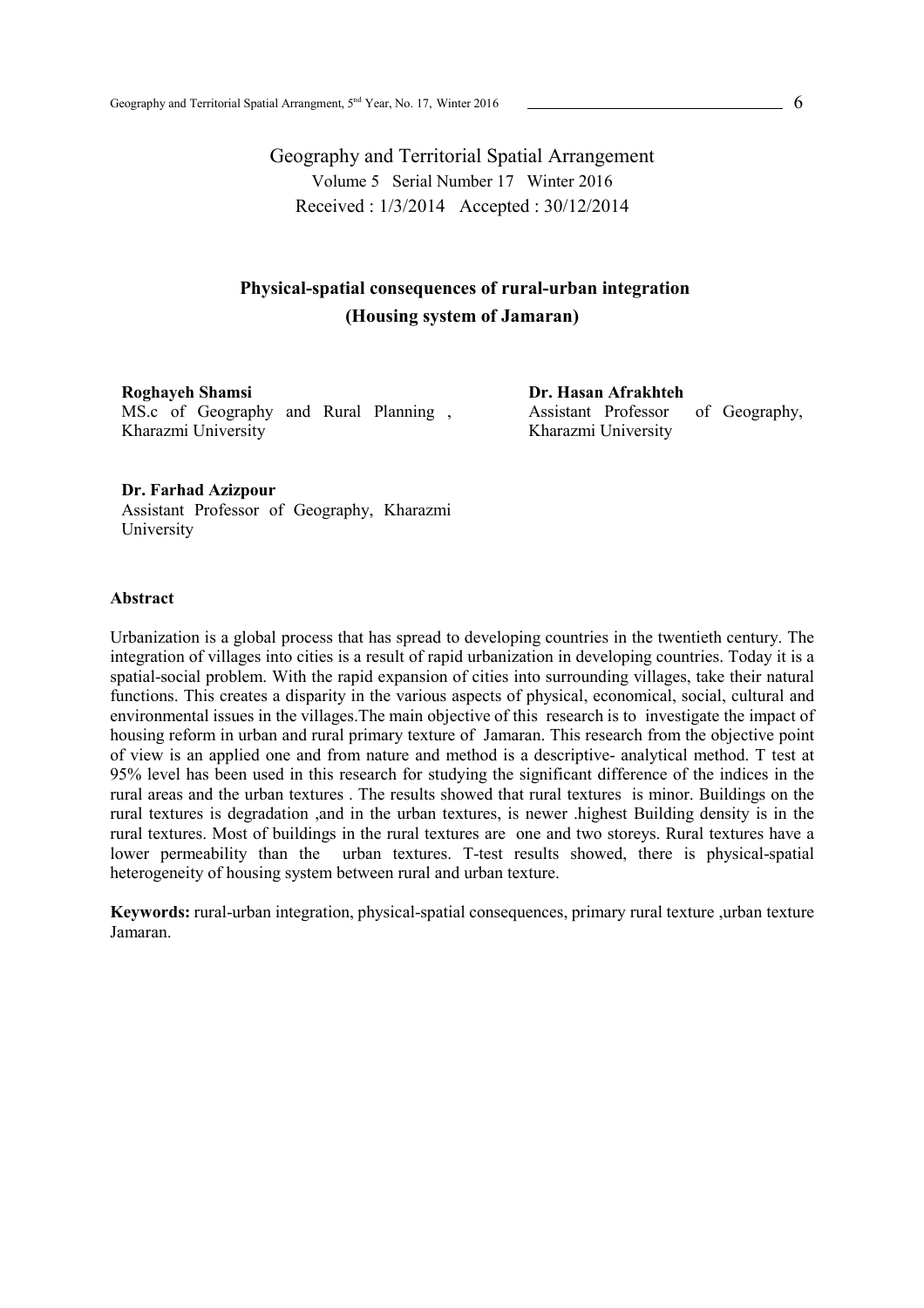Geography and Territorial Spatial Arrangement Volume 5 Serial Number 17 Winter 2016 Received : 9/5/2014 Accepted : 30/12/2014

# **Interaction Between Scandinavian Low Pressure with Siberian- European and North West of Iran High Pressure Systems (Aggregate High Pressure System) Associated with Frost Wave Event in Iran: 11 to 16 December 2003**

**Dr. Hamid Nazari Pour**  Assistant professor of Climatology, Department of Environment, Kerman University

**Allah Baksh Rigi**  MS.c of Climatology, Environmental Planning , Sistan and Baluchestan, University

#### **Abastract**

This study was made following the re-recognition of the cause of occurrences of severe, widespread and persistent frost event in 2003 in Iran. Based on previous studies, the cause of the creation and persistent of this sever frost is the dominancy of Siberian high pressure system. For this purpose, the gridded daily minimum temperature ,northern hemisphere teleconnection indices and sea level pressure data have been used. Based on the indices of frost wave onset index (FWOI),ending and persistent of cold wave and by considering the spread, the location and time patterns, the frost wave of December 2004 was recognized. On this basis, its starting date was recognized 11 December 2011 and its ending as 16 December 2003, which was persisted for 6 days in Iran's area. Also the location pattern of cold wave has had an east ward arrangement and was dominant in more than 75% of Iran's area in its maximum intense.The highest continuation of cold wave was recorded in the Iranian plateau, while the northern shores of the Persian Gulf and Oman Sea on the southern slopes of the Zagros ruggedness have not received the cold wave. Increase and decrease pattern of spatial range of cold wave is a signal for accompany of some recognized systems of sea level pressure with Siberian high pressure system in its occurrence. For this purpose, long term time series (1950-2010) of teleconnection patterns of northern hemisphere were studied from October up to December. For example,co-phase coherence between the patterns of North Sea- Caspian sea, Arctic Oscillation and North Atlantic Oscillation and no phase coherence of the pattern of east of Atlas Ocean- West Russia and the North Pacific Ocean with the standardized index of intensity of Siberian high pressure are the reasons of other pressure systems at the sea level of high pressure system of Siberian in the event of the said frost wave. Assessment of spatial-temporal variability of sea level pressure systems in the before occurrence (08 to 10 December 2003) to occurrence (11 to 16 December 2003) showed that December frost wave has occurred in as a result of an interaction of High Pressure System (AHPS) include Europe, North West Iran and Siberian high pressure systems with Scandinavian low pressure system. Spatial-temporal array type of Scandinavian Low Pressure system has a great important role in the formation, persistent, intensity and rupture of aggregate high pressure system.

**Keywords:** Frost wave, Sea Level Pressure Circulation, Aggregate High Pressure System (AHPS). Iran.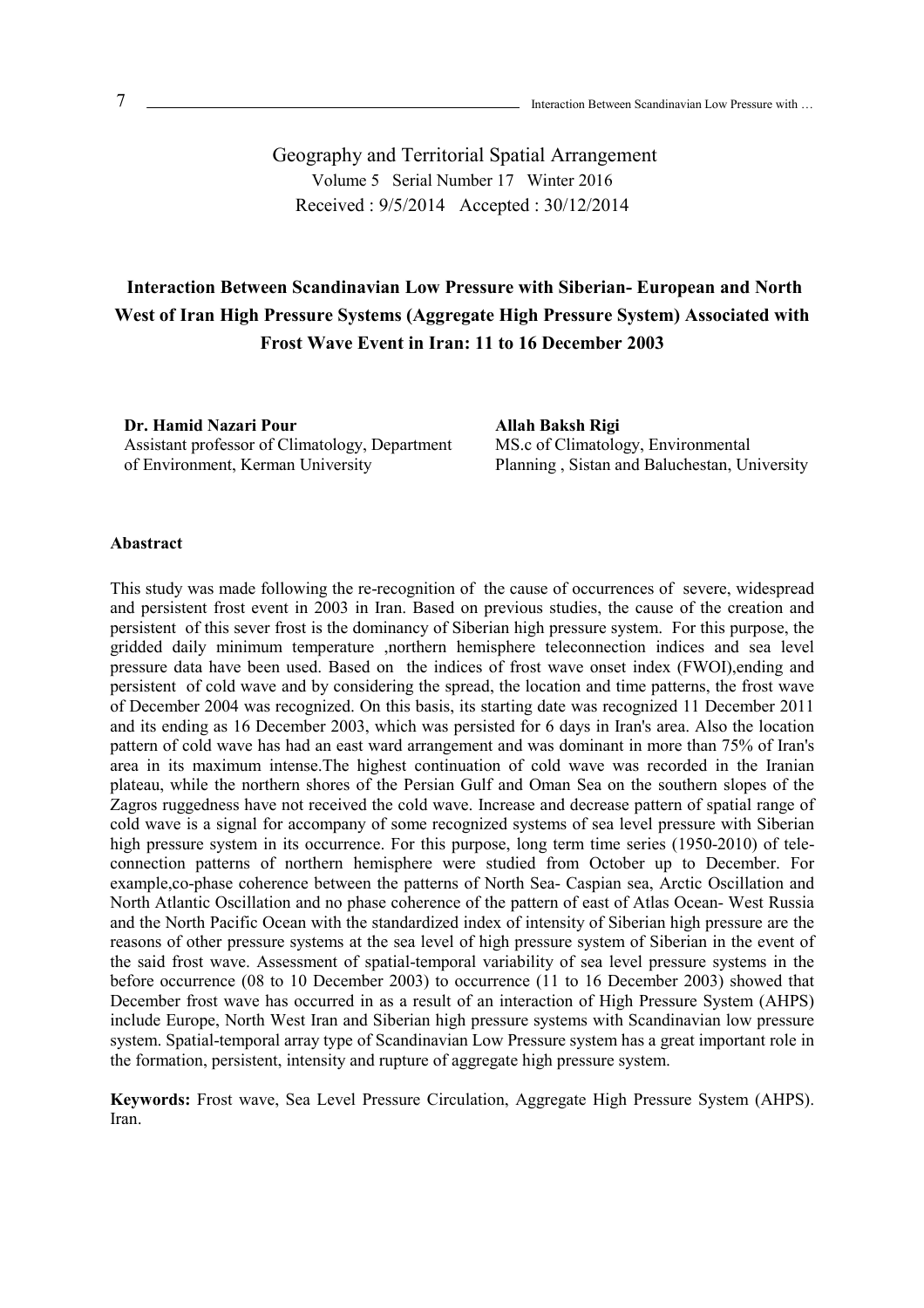Geography and Territorial Spatial Arrangement Volume 5 Serial Number 17 Winter 2016 Received : 22/5/2014 Accepted : 28/2/2015

## **The Effect of Human Factors on The Industrial Enterprise Formation in Iran's Provinces With an Emphasis on Panel Data Approach**

**Dr. Sohrab Delangizan**  Assistant professor of social faculty, Razi University

**Dr. Nader Naderi**  Assistant professor of social faculty, Razi University

### **Arezu Farajzadeh**

Assistant professor of social faculty, Razi University

### **Abstract**

People interact with their surroundings naturally. When the individuals decided to launch own firm in the special area, they compelled to consider the effect of human factors in their action. The importance of this subject is shown continuing their activities, the success or failure of firms and as well as providing social and economic development in the region. Since entrepreneurs and policy makers by awareness of these factors to improve own and different areas of the country will be able to target very precisely.The aim of this study is to survey the impact of human factors on the industrial enterprise formation in Iran's all provinces. This is a descriptive, cause-effect study which thehuman factors explained in three indexes of population, household income and the unemployment rate and the econometric model is estimated by using panel data. The required data has obtained from the Statistical Center of Iran, for the period 2007 - 2011 specialized for the 30 provinces and using of Eviews.6 and Stata.12 software and analyzed by fixed effects model. The research results confirmed the significant regression equation. Also it showed that three human factors of population, household income and unemployment rate have a negative and significant effect on the industrial enterprise formation in Iran's provinces.

**Keywords:** industrial enterprise formation,entrepreneurship, human factors, panel data.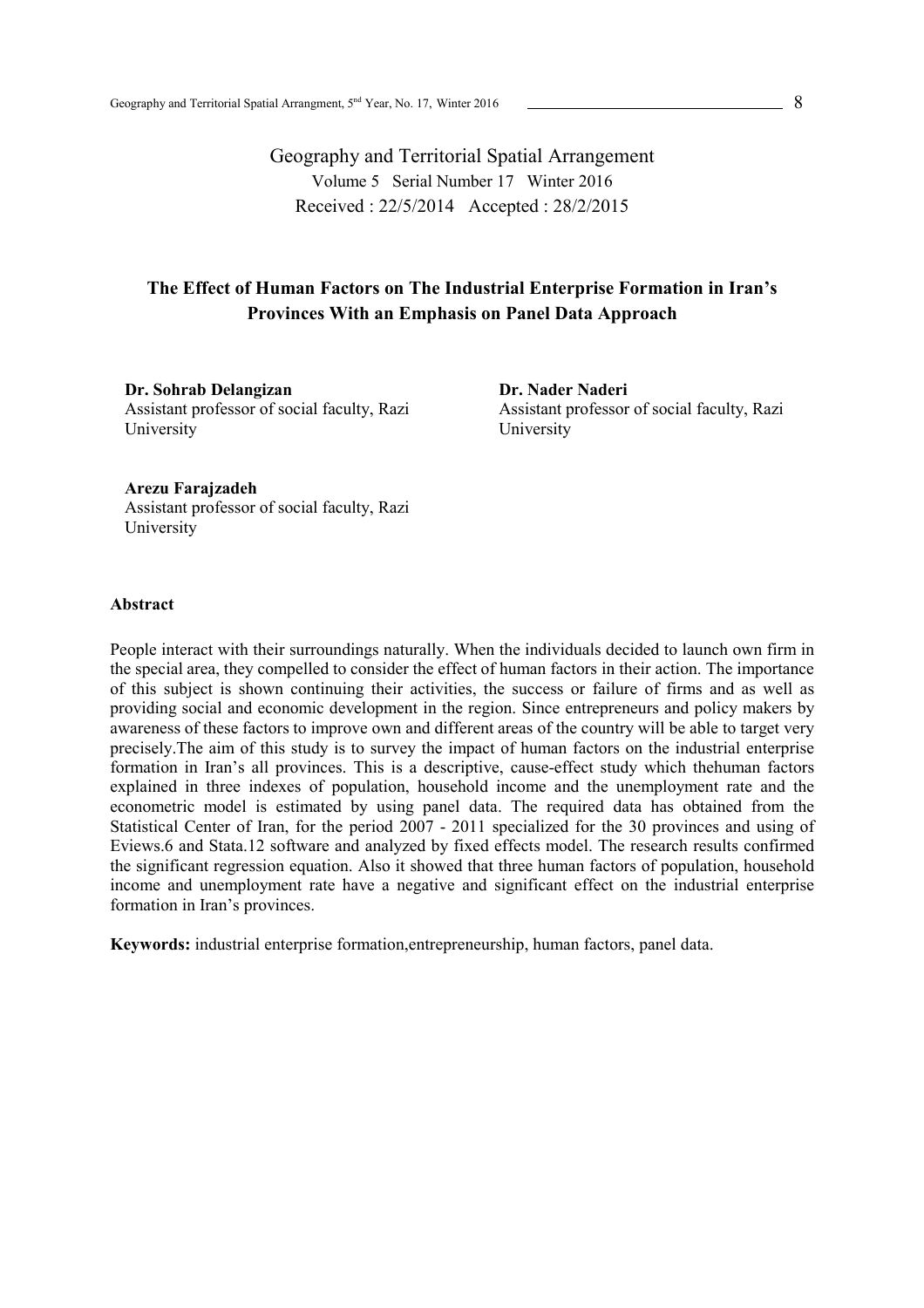Geography and Territorial Spatial Arrangement Volume 5 Serial Number 17 Winter 2016 Received : 25/5/2014 Accepted : 4/2/2015

### **Identification and Analysis the Tourism Potentials of Arasbaran Region**

**Dr. Omid Mobaraki**  Assistant professor of Geography and urban planning University Maragheh

**Mahdi Eslami**  MS.c student of Geography and urban planning University Maragheh

### **Abstract**

The ecotourism of Iran is among one of the five countries to have so much variation in terms of its climate. Iran also has a rich resort of biosphere which is considered as a good criteria comparing to other aspects of tourism. Arsbaran region located in northwest of Iran is one of the most mysterious places in Iran which has this feature of tourism. This place is one of the ninth valuable resort of biosphere in Iran which not only has various and noticeable source of herbal plants but also a rich and unique resort of wildlife. Due to having various biosphere, valuable biological circumstances, and different flora and fauna; Arsbaran region was entitled the most resourceful biosphere by UNICCO organization in 1976. Though this place has some good capabilities and features for tourism industry, till now, there has not been sufficient research for recognizing these features.Thus the aim of this research is to recognize the different capabilities of tourism of this region based on analyticaldescriptive approach. The necessary information of this research is gathered from libraries and field research. And for clarifying the positive and negative features or the opportunities and the threats, the Swot technique has been applied. The statistical population of the research is one hundred and twenty persons who are selected accidentally. Among these people, twenty persons are selected from the authorities and one hundred from the tourists. The outcome of this research shows that the average of the negative and positive points of this region based on analytical Swot technique are more than the whole points of the threats and opportunities,  $(WT=2/33)$  <(SO =3/48), therefore, the desirable suggestion for developing tourism in this region is of invasive kind.

**Keywords:**Tourism, Tourist Capabilities ,Tourism Planning, Technique SWOT, Arasbaran.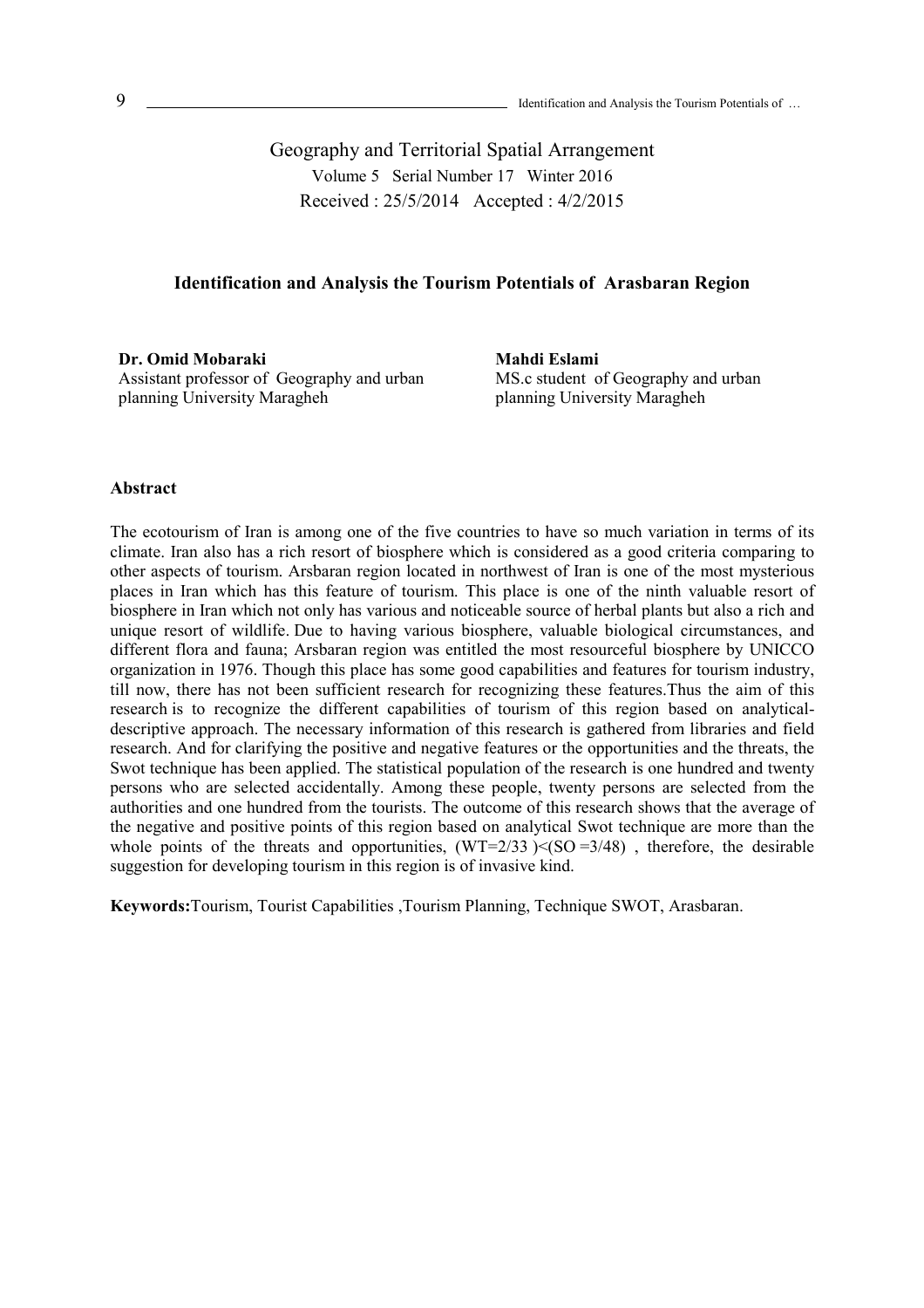Geography and Territorial Spatial Arrangement Volume Serial Number 17 Winter 2016 Received : 18/7/2014 Accepted : 14/1/2015

## **Study the Spatial Distribution of Populating Attractive Centers Spatial Distribution in Relation With Tectonic Structure of Kerman City**

**Dr. Mohsen Pourkhosravani**  Assistant Professor of Geography, Shahid Bahonar University of Kerman

**Dr. Hossein Ghazanfarpour**  Assistant Professor of Geography, Shahid Bahonar University of Kerman

**Sayyedeh Elham Mousavi**  M.Sc student of Geography and Urban Planning, payam Nour University, Ahvaz

### **Abstract**

One of the basic principles that should be considered in urban planning is that of spatial distribution of population in relation to hazardous contexts for urban population. Earthquake is one of these risks which its occurrence is followed by irreparable damages. Since fault structure of a zone has a direct relationship with seismicity of that very zone, knowing the fault structure and tectonic structure could cause a proper distribution of population centers to these structures because zones with less than five kilometers away from fault zones are considered critical points, which have the highest risk of earthquake damage. Kerman city is always in danger of earthquake due to its seismic location. This study tries to investigate spatial distribution of Kerman city population centers toward fault structure of Kerman city in a descriptive-analytical way. At first, data were prepared from census of population and housing in Kerman in year 2011. Then types of Kerman faults within 30 km distance from the city were identified. And at the end, distribution of population centers in relation with reverse faults, strike-slip faults, normal faults and minor faults were analyzed. The study results indicate that 669 centers of the population attraction centers are located within 20 kilometers and 407 centers are located within 30 kilometers from the reverse fault, 274 centers are located within 20 kilometers and 775 centers are located within 30 kilometers from the strike-slip fault. 794 centers are located within 20 kilometers and 282 centers are located within 30 kilometers from the normal fault. 699 centers are located within 20 kilometers and 377 centers are located within 30 kilometers from the main fault. At the other hand, 381 centers are located within 4 kilometers and 500 centers are located within 6 kilometers from the minor fault, and three commercial centers, a healthcare center and three educational centers are also located within 800 meters from this kind of fault. In general, commercial and educational centers in study area have the lowest distance to different types of faults, and sports centers have the lowest distribution in the minimum distance of different faults. Due to improper distribution of population attraction centers in the study area, efficient and proper planning for this area is necessary to prevent possible damages.

**Keywords:** spatial distribution, fault, population centers, Kerman.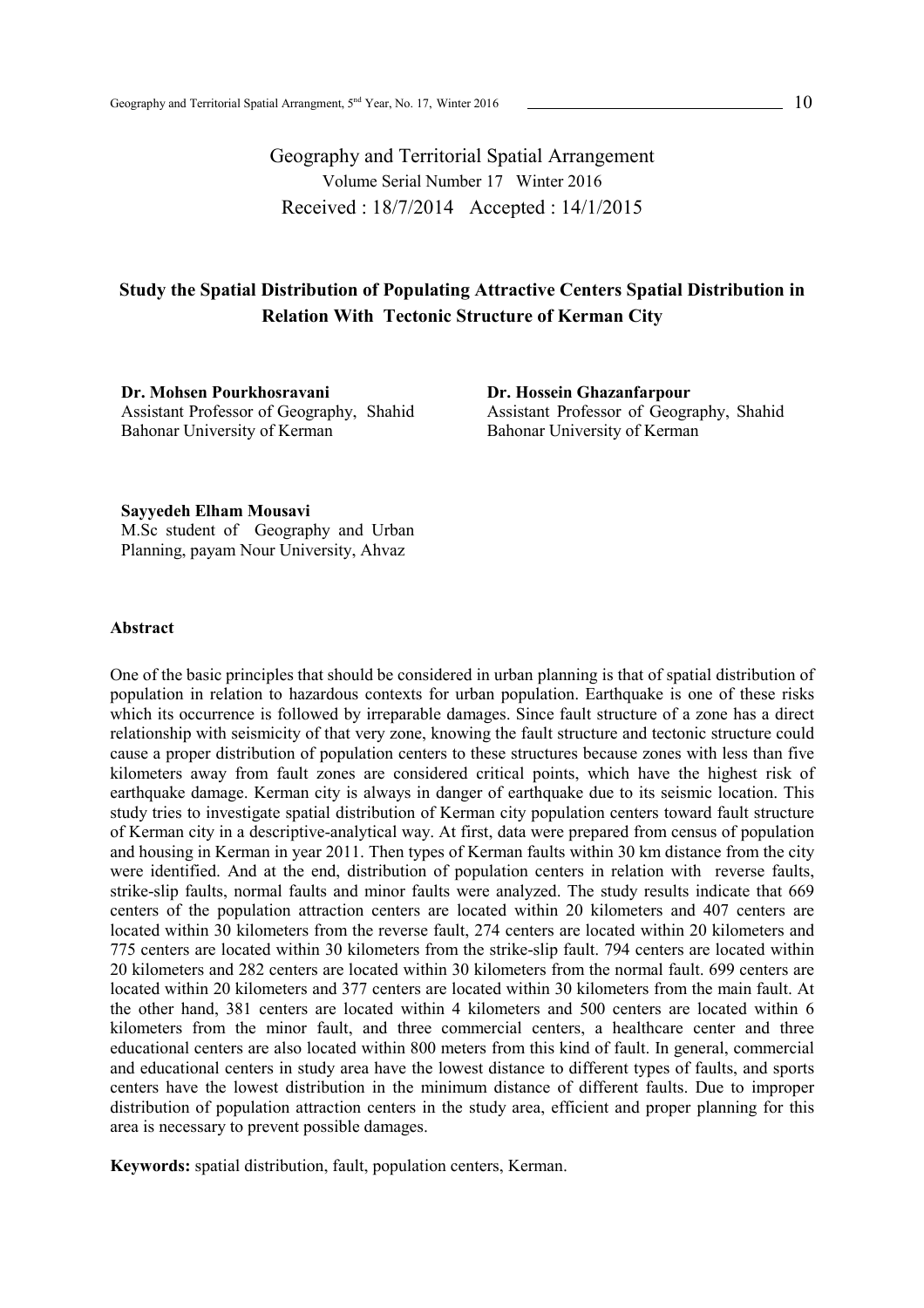Geography and Territorial Spatial Arrangement Volume 5 Serial Number 17 Winter 2016 Received : 2/9/2014 Accepted : 2/2/2015

## **Identification and Classification of Industrial Advantageous Activities in Kerman Province in Order to Direct Regional Policies in Industrial Sector (Factorial Analysis and Fuzzy Logic Approach)**

**Reza Zeinalzadeh**  PhD Candidate of Economy, Kerman University **Dr. Mehdi Khodaparast Mashhadi**  Associate Professor, Ferdovsi Mashad University

### **Abstract**

The present research is aimed to study and determine industrial advantageous activities with high output in Kerman province based on two-digit ISIC`s codes in order to identify industrial investment. In the present research, it has been attempted to determine preferential activities of industrial sector using appropriate indices, factorial analysis and fuzzy logic. Research methodology is documentary and statistical population includes all industrial workshops where ten people are working. Most regions of Kerman province are based on ISIC two-digit codes and information of year 2010. Results showed that activities of "production of main metals", production of elastic and plastic products", "production of paper and paper products" and "industries of food and drinkables" with respect to high advantages and appropriate development are the most preferable for industrial investment in comparison with other industrial activities.

JEL classification: O25, O53, C40

**Keywords:** Advantageous Industries, Factorial Analysis, Fuzzy Logic, Investment Preferences, Kerman Province.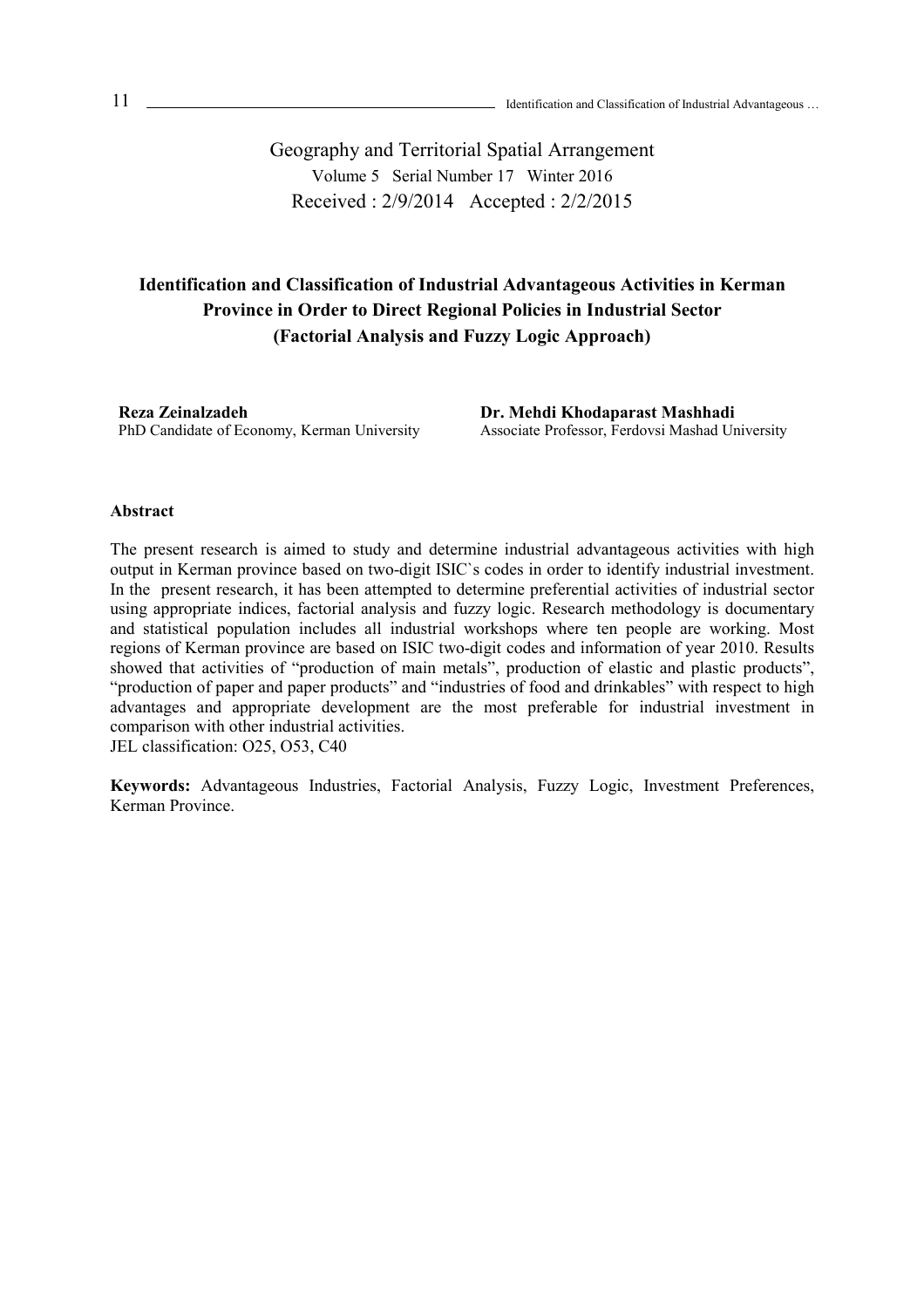Geography and Territorial Spatial Arrangement Volume 5 Serial Number 17 Winter 2016 Received : 25/9/2014 Accepted : 14/1/2015

### **Effective Factors on Development of Cultural Tourism With The Approach to Attracting Foreign Tourists in Central Iran Case Study: Yazd City**

**Seyed Mohammad Zare Ashkezari**  PhD candidate of Geography and Urban Planning, Payam Nour University

**Dr. Mohsen Saghaei**  Assistant Professor of Payam Nour University

**Dr. Mir Najaf Mousavi**  Associate Professor of Geography and Urban Planning, Urmia University

**Dr. Reza Mokhtari Malekabadi**  Assistant Professor of Payam Nour University

### **Abstract**

Cultural tourism is an important part of tourism in a country or cultural regions that the people's history, traditions, art, values and lifestyle are considered as the most important components in this geographic areas. Purpose of this study is to investigate the Effective Factors on development of cultural tourism from the view point of foreign tourists in Yazd city. Type of Research is applied and it's Method is analytical - descriptive. Statistical Society is 169 foreign tourists in year 2014 based on Cochran Sampling and also Regular and systematic method. For collecting information, library and field methods have been used . Research findings suggest that 66.9 percent of foreign tourists believe that poor management and lack of performing projects in field of cultural tourism to a large extent can faced the development of cultural tourism with the serious problem. In this regard, 75.2% of tourists believe that the impact of useful and effective advertisement which covers the historical, traditional and architecture values of Kavir, has a great importance and essential effect for attracting cultural tourists. In this regard, 75.2 percent of tourists believe that they know very important and fundamental impact of useful and effective advertising to attract of cultural tourists on Historical values, traditional and Architecture. Obtained standardized coefficients of Structural model in research and level of significance (- 0.0021) shows that the role of all seven components in development of cultural tourism is very important because that significance of all components are greater than 1.96. Results of the structural model of Management Components In the field of Cultural tourism of Yazd city shows that direct effects of how the concurrent administration of historic attractions, amount of investment in tourism industry respectively Equal to 6.79 and 6.09. Also among the components of examined, Components of education have been fundamental weaknesses in the field of cultural tourism. finally, proposed solutions for optimal and sustainable development of cultural tourism in Yazd city.

**Keywords:** Culture, Cultural Tourism, Development, Structural Equation Modeling, Foreign Tourists, Yazd City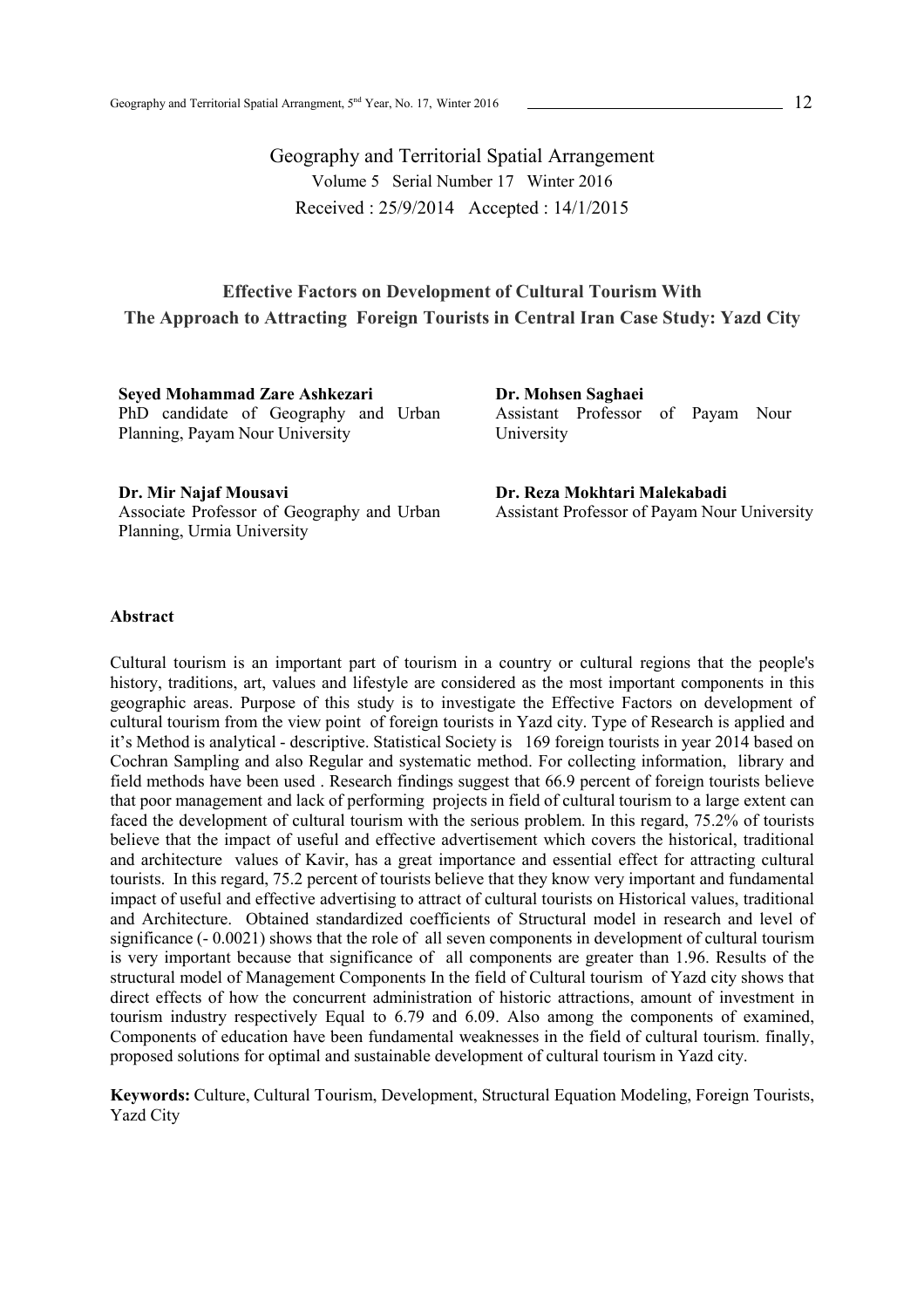Geography and Territorial Spatial Arrangement Volume 5 Serial Number 17 Winter 2016 Received : 23/10/2014 Accepted : 9/5/2015

## **Land use Compatibility Assessment Based on GIS-AHP Model and Study the Usages Distribution Pattern and Their Impact on The Quality of Urban Life Case Study: The Old Texture of Kerman City**

**Sedighe Meymandi Parizi**  M.Sc of Urbanization, Urban and Regional Planning, Sirjan University

**Abdolreza Kazemi Nia**  M.Sc of Geographic Information Systems and Remote Sensing, Sirjan University

### **Abstract**

Inappropriate distribution of urban usages and disregarding the spatial –location components of decision making , including the compatibility of urban land uses are of the main reasons for the loss of quality of life in urban contexts. Therefore, analysis of the arrangement of different uses together and study of their distribution pattern is essential. Therefore, this article tries to use the models which simultaneously able to integrate a great number of quantitative and qualitative criteria like Analytic Hierarchy Process(AHP) and their integration in the form of Geographic Information System(GIS) with the capability of location displaying of phenomenon evaluates the compatibility of the land of status quo in the form of GIS maps in the old texture of Kerman city and the final out put map of this model has been presented .Also ,in order to evaluate the distribution of land uses in the study, the closest proximity (RN) has been used. The current study is a descriptive - analytical type and of field branch. The results indicate that the uses in the old texture of Kerman in the status quo in terms of compatibility, the system of distribution and proximity pattern, is not so compatible with the urban planning criteria and such issue has affected on the quality of urban life in the area. The most compatibility can be observed in the residential uses , so that 89% of residential uses are placed at fully compatible and relatively compatible with their neighborhoods. Also disorder and randomness of uses distribution can easily and much be seen in the old texture of Kerman city.

**KeyWords:** land use compatibility, GIS-AHP model , uses distribution , quality of life, old texture of Kerman.